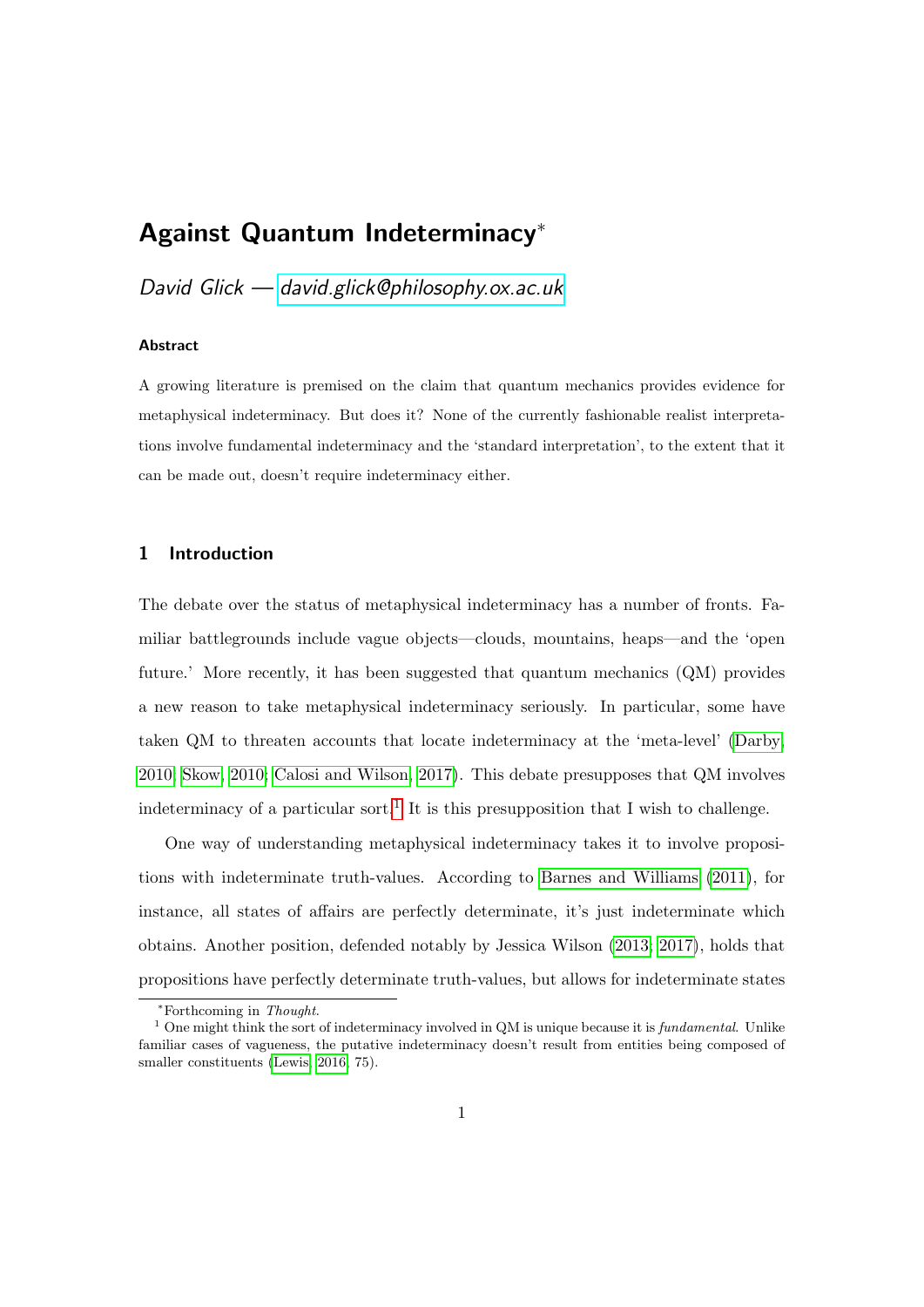of affairs. For Wilson, a state of affairs is indeterminate just in case it involves an object having a determinable property without a unique corresponding determinate. For example, the color of an iridescent feather might be indeterminate because it is red from one perspective and blue from another; it has the determinable 'being colored' but multiple determinates of it. Another way for a state of affairs to be indeterminate is for an object to have a determinable but lack any determinate of it. Alleged examples of this 'gappy' form of indeterminacy occur in the context of QM.

My interest is not with this internal debate—one is free to adopt either understanding of metaphysical indeterminacy—but whether QM recommends such indeterminacy in the first place. Prima facie, it may seem obvious that it does. In classical physics, particles always have determinate positions and momenta. However, in QM position and momentum are incompatible observables; a sharp value of one precludes a sharp value of the other. For example, were one to measure precisely the momentum of a particle, its position would be maximally indefinite. Thus, there would seem to be indeterminacy with respect to the position of the particle in such a case. Such position indeterminacy is further suggested by images of electron clouds and position wavefunctions, which seem to suggest that in QM a particle's position can be 'spread-out.'

For one who adopts Wilson's approach to metaphysical indeterminacy, this situation can be understood as a particle with the determinable *position* but lacking a (unique<sup>[2](#page-0-0)</sup>) determinate of position. If this is the correct understanding of QM, it follows that there is widespread indeterminacy at the fundamental level of reality.[3](#page-0-0)

<sup>2</sup> For ease of exposition, I will drop this qualification in what follows. That is, I'll assume the 'gappy' version of indeterminacy (that there are no determinates) rather than the 'glutty' (that there are multiple determinates). However, there may be reasons to favor the glutty view [\(Calosi and Wilson, 2017\)](#page-13-2).

<sup>3</sup> For our purposes here, I will treat QM as a fundamental theory. The status of indeterminacy in QM when viewed as a limiting case of quantum field theory (or some more fundamental theory) is beyond the scope of this paper.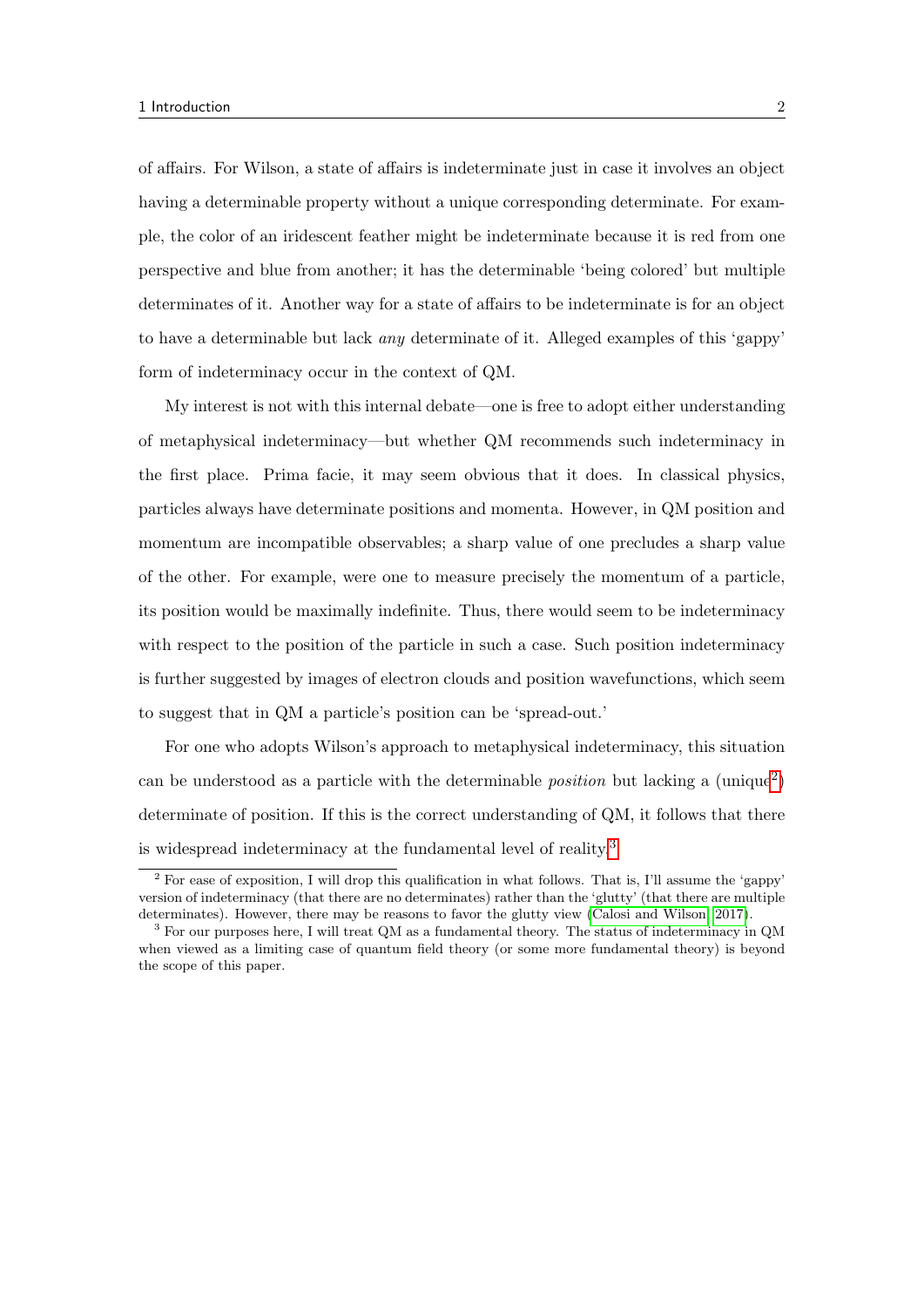#### 2 Standard quantum mechanics

So, is this the correct understanding of QM? Obviously the interpretation of QM is an area of deep disagreement and well-entrenched camps. However, none of the three most popular realist interpretations involve indeterminacy of this sort.

First, and most straightforwardly, the Bohm theory endows particles with determinate positions and momenta at all times. While it's possible that other properties (e.g., spin) may lack determinate values, position is the only *fundamental* feature of Bohmian particles. Second, the Everett interpretation, as developed by [Wallace](#page-13-4) [\(2012\)](#page-13-4), recognizes only the universal wavefunction in its fundamental ontology. The universal wavefunction is perfectly determinate at every time and evolves deterministically according to Schrödinger's equation. As with Bohm, there may be indeterminacy or vagueness that enters in at the level of emergent ontology (e.g., particles, worlds, persons), but not at the fundamental level. Finally, consider dynamical collapse theories such as versions of GRW. The two versions of GRW adopted by most contemporary defenders are the mass-density and flash ontology varieties. Neither contains fundamental indeterminacy: the distribution of mass-density and the location of the flashes are both perfectly determinate. Unlike the other two interpretations, GRW is indeterministic, and as such, may involve indeterminacy about the future. However, (a) this requires substantive assumptions about the metaphysics of time and (b) any indeterminacy involved isn't particularly novel—it's a generic feature of any indeterministic theory.

So, what interpretation of QM do advocates of quantum indeterminacy have in mind? The usual reply is the 'standard', 'orthodox' or 'Copenhagen' interpretation.<sup>[4](#page-0-0)</sup> It's not entirely clear what's meant by these labels, but the view in question seems to involve the following three principles:<sup>[5](#page-0-0)</sup>

<sup>&</sup>lt;sup>4</sup> "In keeping with the current literature on this topic, I shall consider here only the standard interpretation of quantum mechanics (sometimes referred to as the 'orthodox' or 'Copenhagen' interpretation)" [\(Bokulich, 2014,](#page-13-5) 460–461). See also [Wolff](#page-14-2) [\(2015,](#page-14-2) 380), [Wilson](#page-14-1) [\(2017,](#page-14-1) 105).

<sup>&</sup>lt;sup>5</sup> As noted by [Wallace](#page-13-6) [\(2016\)](#page-13-6), what follows is a familiar way of characterizing QM in the philosophy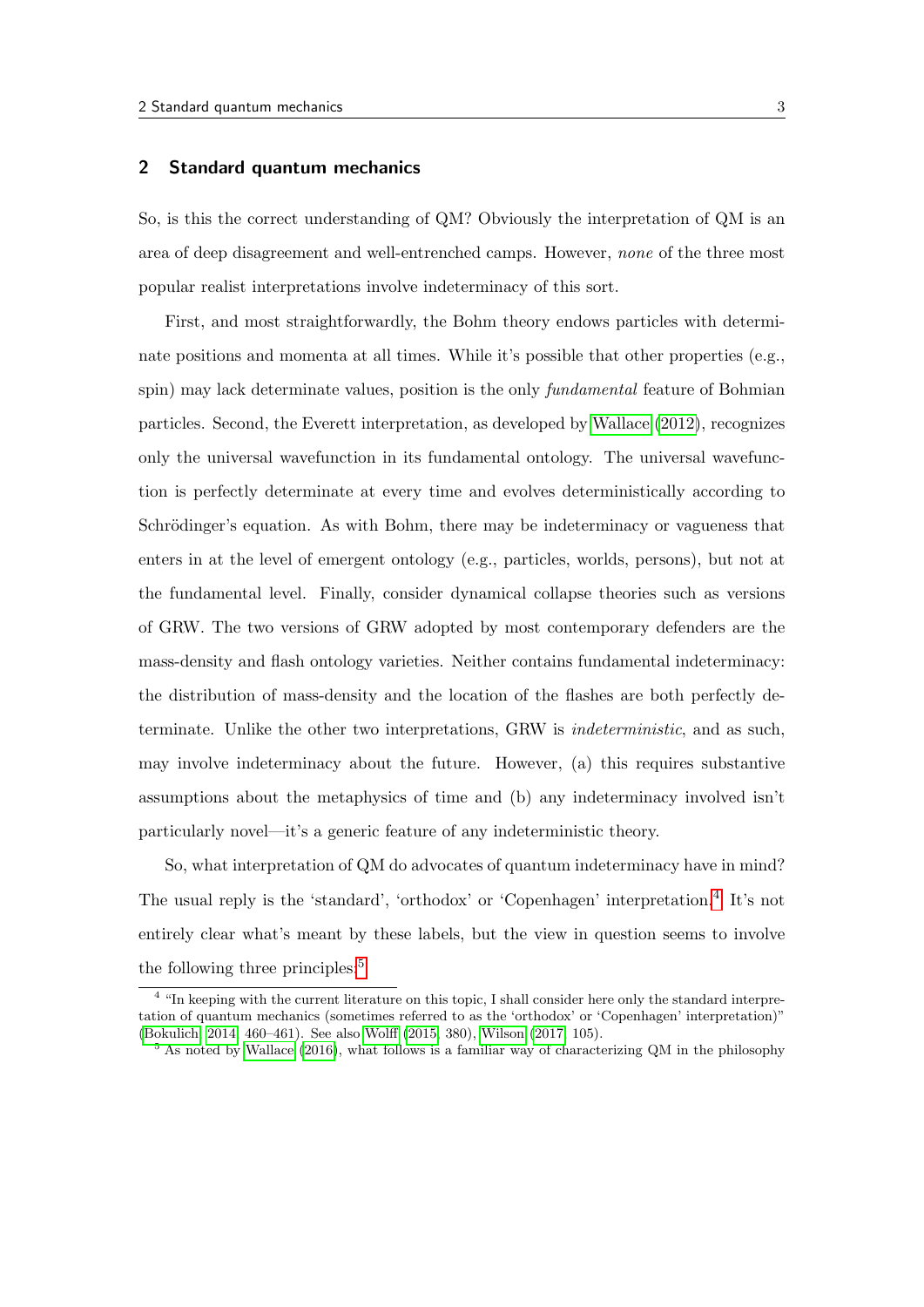- Eigenstate-eigenvalue link: A system A has a value v of property P iff the quantum state of A is in an eigenstate of of the associated operator  $\hat{O}$  with eigenvalue = v.
- Measurement postulate: A measurement of  $A$  collapses the quantum state of  $A$  into an eigenstate of  $\hat{O}$  with a probability of  $|\Psi|^2$ .
- Schrödinger dynamics: When unmeasured, the quantum state of  $A$  evolves according to the Schrödinger equation.

These three principles suggest a dual ontology of quantum states and physical properties ('observables'). As stated, standard QM makes no claims about the relative fundamentality of these categories, but if it is to suit the needs of the advocate of metaphysical indeterminacy, physical properties cannot be ontologically derivative. This may seem odd given that the properties are ascribed on the basis of the quantum state, via the eigenstate-eigenvalue link. However, there are at least two ways to make sense of this. First, one can advocate a flat ontology for standard QM. Typically, presentations of the view don't specify a fundamental ontology and some may be skeptical of fundamentality talk in general. The flat view holds that quantum states and physical properties are on equal footing ontologically. Second, one can view the quantum state non-ontologically. A familiar position takes the physical significance of quantum states to consist in what they tell us about physical properties (see section [4.4\)](#page-9-0). If, by contrast, one took the properties to be ontologically derivative and quantum states to be fundamental, there would be little room for metaphysical indeterminacy. Like the contemporary Everett interpretation, any indeterminacy would occur at the non-fundamental level and hence may be viewed as eliminable. Thus, charity recommends consideration of a version of standard QM in which physical properties are non-derivative.<sup>[6](#page-0-0)</sup>

of physics. But, as Wallace argues at length, this understanding does not seem to capture the version of QM assumed by working physicists. Nor does it obviously capture the views of Bohr, with whom the Copenhagen interpretation is most closely associated [\(Halvorson and Clifton, 2002\)](#page-13-7). I refer to this view as 'standard QM' to avoid these connotations as much as possible.

<sup>6</sup> I thank an anonymous referee for pressing me on this point.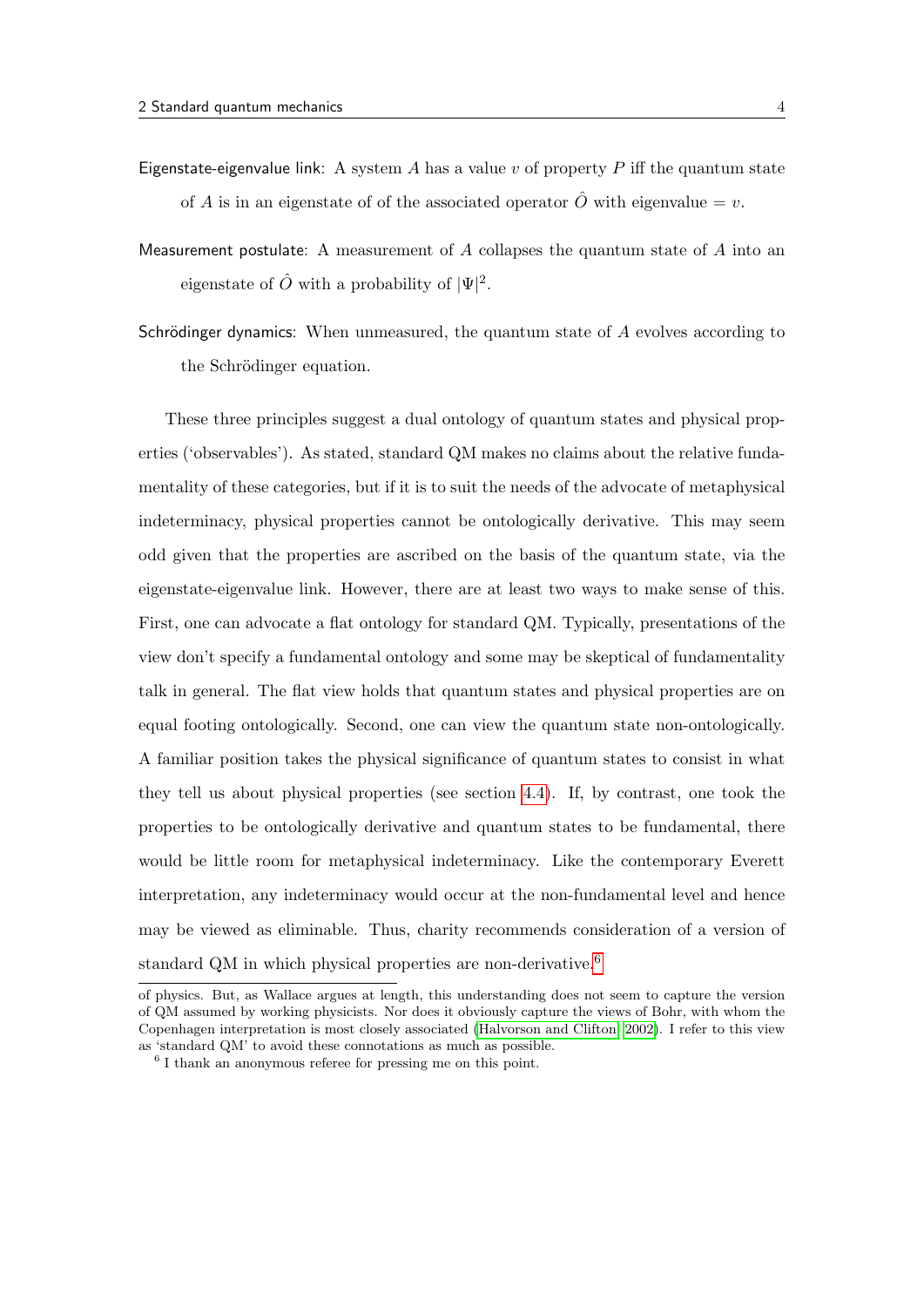# 3 Quantum indeterminacy

According to standard QM—as captured by the three principles above—there will be many situations in which particles lack determinate properties. For example, the case in which one performs a precise momentum measurement will leave the particle in a quantum state that is not an eigenstate of the position operator.<sup>[7](#page-0-0)</sup> Hence, the Wilsonstyle analysis of this case attributes to the particle the determinable of position but not the corresponding determinate.

However, only the latter claim—that the particle lacks determinate position—follows from the principles of standard QM. Moreover, the inference from lacking a determinate value of P to having an *indeterminate* value of P is not valid in general. For example, the British Museum doesn't have a (determinate) house number on Great Russell street.<sup>[8](#page-0-0)</sup> Does this mean its house number is indeterminate? Surely not. It simply doesn't have one. This suggests another understanding of standard QM, which I'll call the sparse view.

I claim that the sparse view is no less plausible than the version of standard QM presupposed by advocates of quantum indeterminacy.

Sparse view: when the quantum state of A is not in an eigenstate of  $\hat{O}$ , it lacks both the determinate and determinable properties associated with  $\hat{O}$ .

<sup>7</sup> Strictly speaking, there are no eigenstates of the position operator in QM because position is continuous (i.e., has a continuous spectrum). In what follows, I will ignore this and treat position as discrete for the benefit of those who defend quantum indeterminacy. The arguments below could equally well be made in the context of a genuinely discrete-spectrum observable such as spin, but the case for indeterminacy appears most forceful when put in terms of position.

<sup>8</sup> The full address of the British Museum is: Great Russell Street, London WC1B 3DG.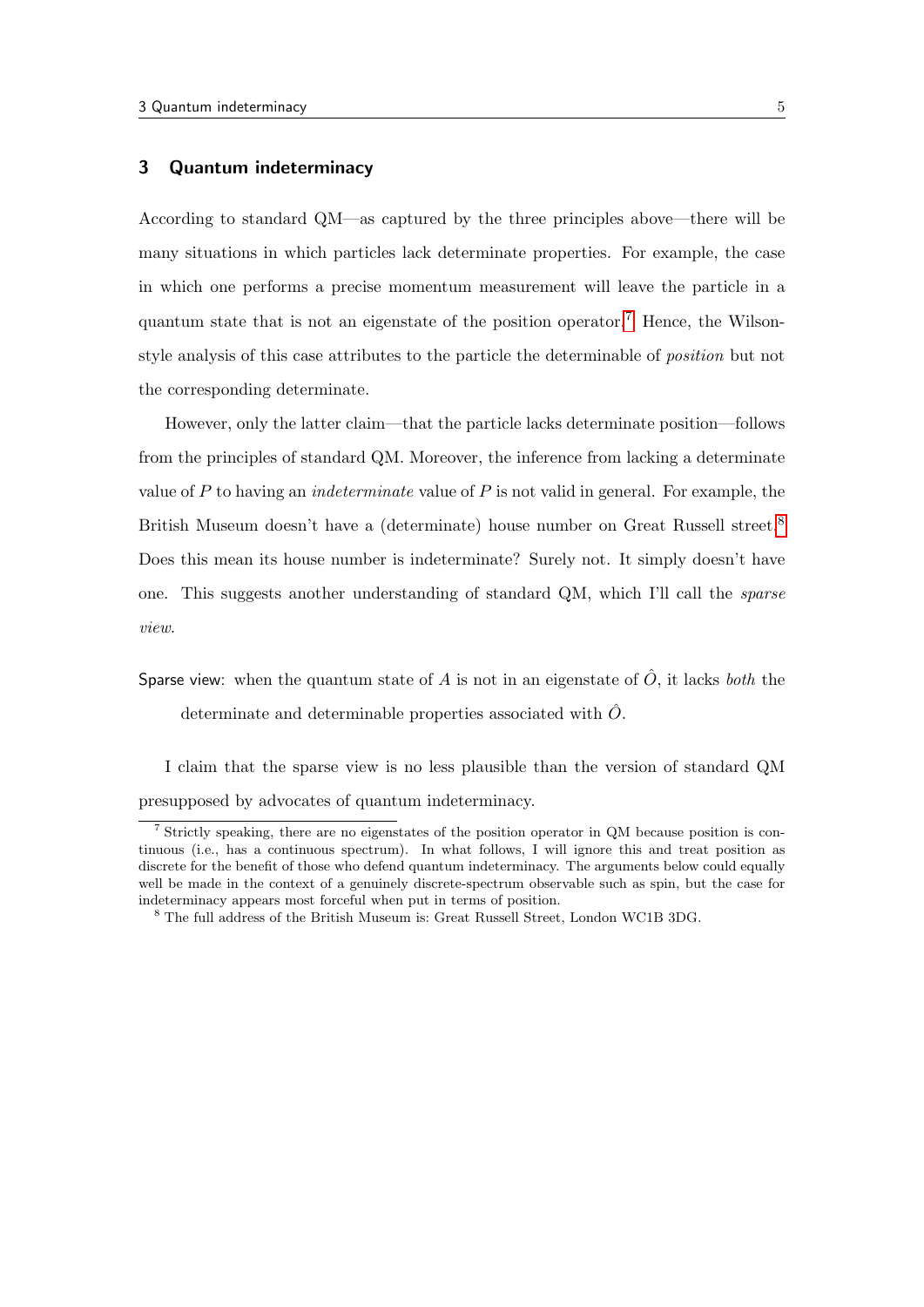#### 4 Objections to the sparse view

#### 4.1 Position and existence

In her defense of quantum indeterminacy, Bokulich claims that "...despite the inability to ascribe a position to the particle, the existence of the particle is never in question" [\(2014,](#page-13-5) 465, n.35). This suggests that the determinable position is required for existence. There are at least three replies to this objection. First, the particle in question will have other properties when it isn't in a position eigenstate. For instance, it will possess determinate state-independent properties like mass and charge as well as any other properties corresponding to observables in which it is in an eigenstate. The possession of such properties may be sufficient for existence.

Second, we may regard the particle as determinately located in a region of space. This is the case whether the particle is confined to a small region—as in the case of an infinite square well—or even if its wavefunction is spread over the entirety of space (here the region in question is all of space). In either case, there will be some operator of which the system is in an eigenstate, and which corresponds to a determinate way of being in the region  $R$ . For instance, the particle may be in a particular superposition of several positions, all of which are included in  $R$ . In such a case, it is natural to ascribe it the property of "being in region R."[9](#page-0-0)

Third, it is not obvious why possessing only the determinable position makes the existence of the particle any less mysterious. Return to the case of the British Museum. Suppose an American tourist believes that having an address requires having a house number. If the tourist were then told that the British Museum has the determinable house number, but lacks any determinate house number, it seems they would still take it to lack an address. Similarly, it's not clear why having position, without a determinate position, is any consolation for one who thinks an object must have a position to exist.

<sup>&</sup>lt;sup>9</sup> I return to this point in the next section.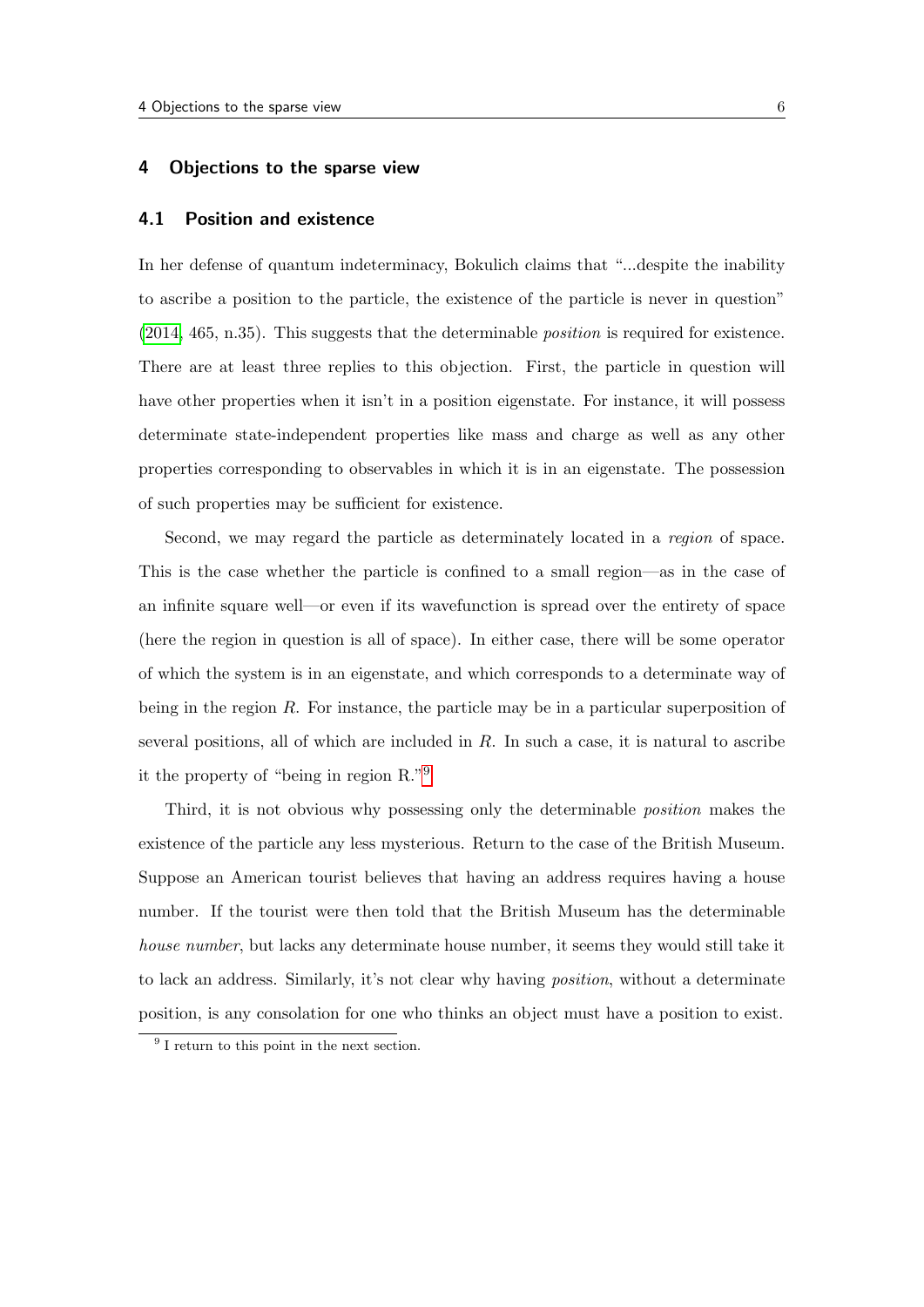#### <span id="page-6-0"></span>4.2 Superpositions and determinables

The next line of objection draws on the fact, noted above, that particles will be in an eigenstate of an operator associated with being in a given region of space. Isn't this property—being located in a region—just the determinable with the precise locations in the region as determinates? If so, then standard QM would seem committed to bare determinables. The problem with this objection is the supposition that quantum superpositions are associated with determinables.

Consider a simplified version of a particle in an infinite square well in which there are only two maximally-precise locations possible for the particle,  $x_1, x_2$ . If we measure the particle's momentum precisely, its position state will not be in an eigenstate of  $x_1$  or  $x_2$ , but rather, in a superposition of the form  $C_0|x_1\rangle + C_1|x_2\rangle$ , where  $C_i$  is a complex number. There will be an operator associated with any such superposition, and the system will be in an eigenstate of that operator. It follows from the eigenstate-eigenvalue link that we should ascribe the system a property, but is this property the determinable with being located at  $x_1$  and being located at  $x_2$  as determinates?

There are several reasons why not. First, the property in question will not behave like an ordinary disjunction. It can be true that a particle possesses it, but false that the particle possesses either of the disjuncts. Of course, this is to be expected given that Wilson's view allows for bare determinables. But, it has other features that seem at odds with determinables. It contains a *weighting* of the components  $(x_1, x_2)$  given by the complex numbers and connected to probabilities of measurement outcomes by the Born rule. Perhaps most significantly, the superposition is inconsistent with the particle being in an eigenstate of the relevant operator. Thus, upon measurement, the system would simultaneously lose a determinable and gain a determinate of it.

Calosi and Wilson acknowledge this problem in a footnote.

It would be convenient if the determinable in a case of superposition [meta-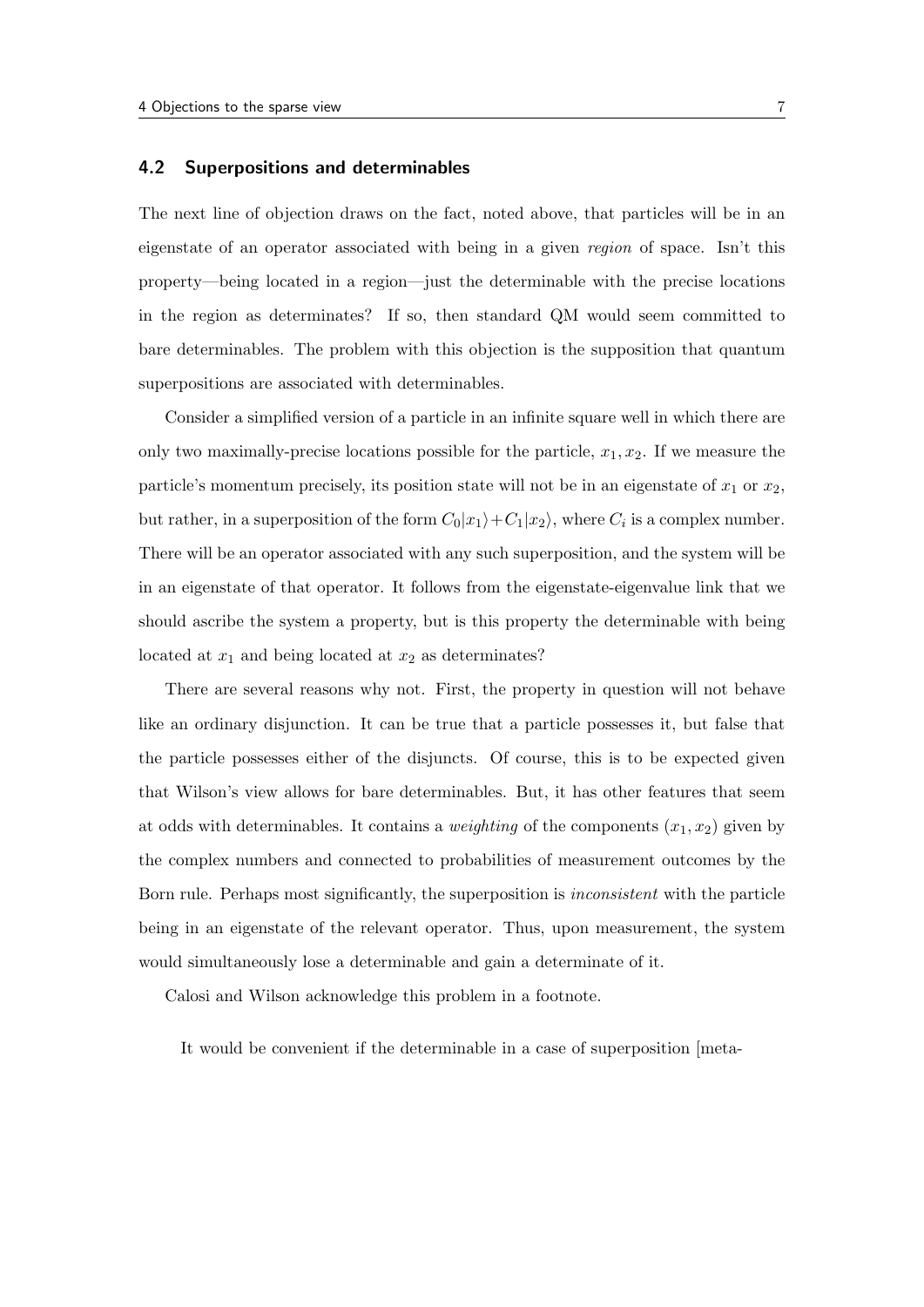physical indeterminacy] could be seen as the property of being in the superposition state, but this would violate the assumption that determinables of a determinate 'stick around' when determined. [\(2017,](#page-13-2) 17, n.16)

However, the problem is worse than they suggest. The property in question whatever we choose to call it—is attributed on the basis of the system being in an eigenstate of an observable associated with a certain superposition (as per the eigenstateeigenvalue link). After a measurement this is no longer the case, and hence, QM provides no basis for thinking it still has the property. The indeterminist might claim that having a determinate entails having the corresponding determinable, but (a) they have already denied the inference in the other direction and (b) the determinable so entailed is not the same property as that associated with a particular superposition state. As suggested above, one could think of a distinct determinable (e.g., 'being located in the well') of which the superposition property is a determinate, but this wouldn't help establish the claim that the superposition property is itself a determinable.

There are further features of superpositions that make them unsuited to ground attributions of determinables. Consider the case of spin in two orthogonal directions  $x$ and z. A particle in an eigenstate of x-spin will also be in a superposition of  $z$ -spin; we've just described the same quantum state using two different bases. But, on the present proposal, this would mean that having a determinate value of x-spin entails having a determinable, not of x-spin, but of  $z$ -spin. Some amount of revision is tolerable in our understanding of the relation between determinables and determinates, but at a certain point, the concepts have been stretched to the point at which they are no longer helpful.

So, how can the sparse view deny the inference from superpositions to determinables? On the sparse view, one must recognize that a system has a property associated with being in a given superposition. But, one needn't regard the relation of this property to those associated with the components of the superposition as that of determinable to determinate. In the simplified position case, the sparse view holds that the property of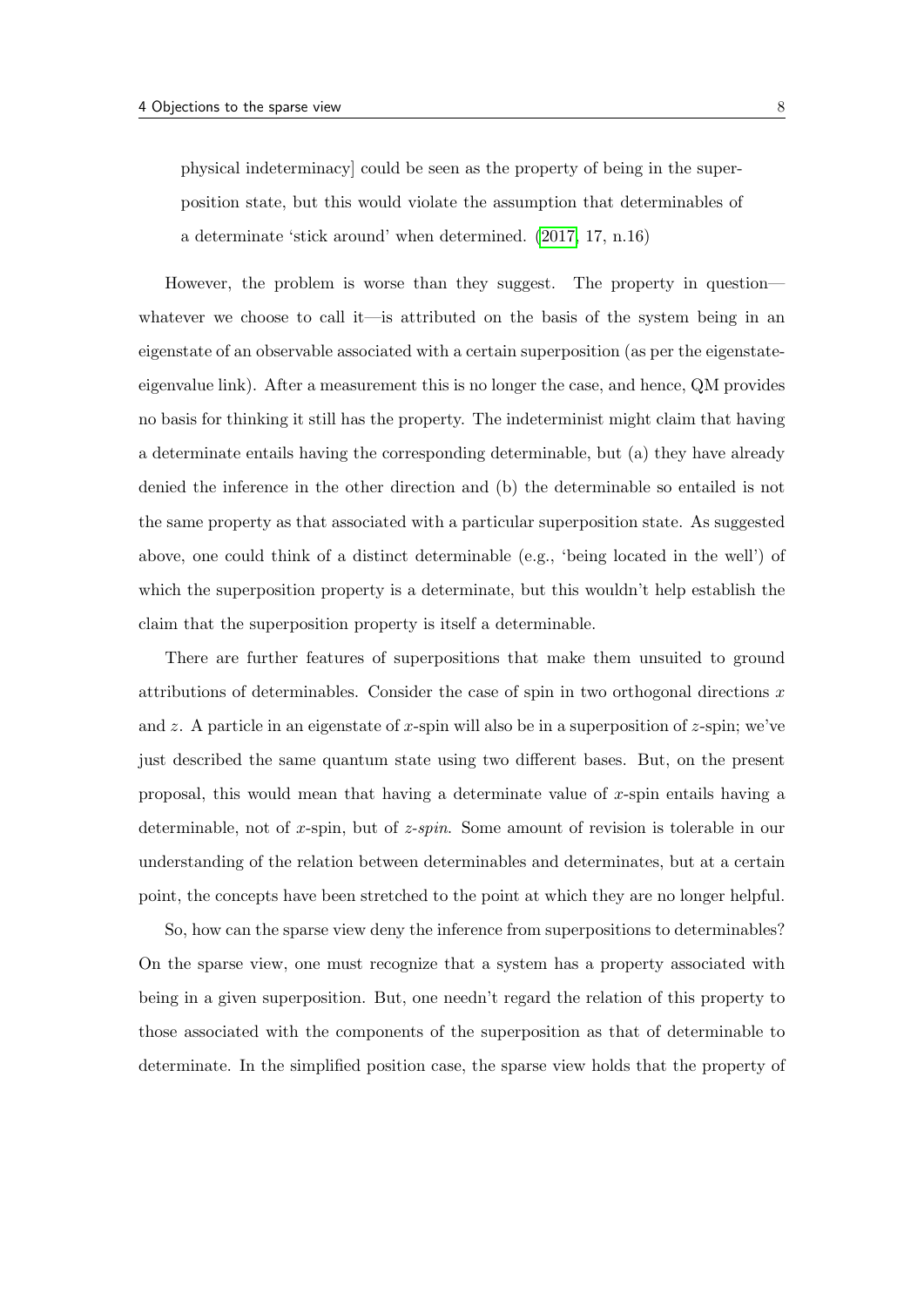being in a superposition of  $x_1, x_2$  is a *determinate* property that is *nomologically* related to the properties of being located at  $x_1$  and being located at  $x_2$  via the Born rule. This is all that's required by standard QM.[10](#page-0-0)

# 4.3 Entanglement

This objection takes inspiration from a case given by Bokulich. Suppose we entangle the positions of two particles A, B such that their joint state is an eigenstate of  $|x_A - x_B|$ but not  $x_A$  nor  $x_B$  taken individually. In such a case, "...even though particle A is not in an eigenstate of the position operator, we can still say something meaningful about that particle's position, namely that it is 10 meters away from particle B" [\(Bokulich, 2014,](#page-13-5) 470, n.46). The thought, I take it, is that particles must have position to bear distance relations.

There are two ways for the advocate of the sparse view to reply. The first appeals to a well-known position that denies this claim: Leibnizian relationism, according to which material bodies bear distance relations to one another but lack absolute positions. Taking this up, one could grant that the particles bear the distance relation—in virtue of being in an eigenstate of the associated observable—but nevertheless lack individual positions, even indeterminate ones. This involves rejecting the supposition implicit in this Bokulich's challenge that a difference-in-quantity relation requires the relata to possess (the determinable of) the quantity. But the denial of such a principle is implicated by other views (e.g., comparitivism about quantity [\(Dasgupta, 2013\)](#page-13-8)) and suggested by other examples (e.g., gauge potentials [\(Healey, 2007\)](#page-13-9)). Thus, the sparse view can grant that we can say something about relative positions of the particles in such a state without being committed to their having positions.

<sup>&</sup>lt;sup>10</sup> On the sparse view, one is free to recognize general determinables that follow from the more specific superposition properties licensed by the eigenstate-eigenvalue link. For example, if the particle is in the state  $\frac{1}{\sqrt{2}}(|x_1\rangle + |x_2\rangle)$  then one may regard it as located in the region  $x_1 \cup x_2$  in virtue of possessing the property P associated with the equally-weighted superposition of  $x_1, x_2$ . The crucial point is that P itself is not to be identified with the more general determinable, but rather is a determinate of it, as are the properties associated with differently-weighted superpositions and the pure states  $|x_1\rangle, |x_2\rangle$ .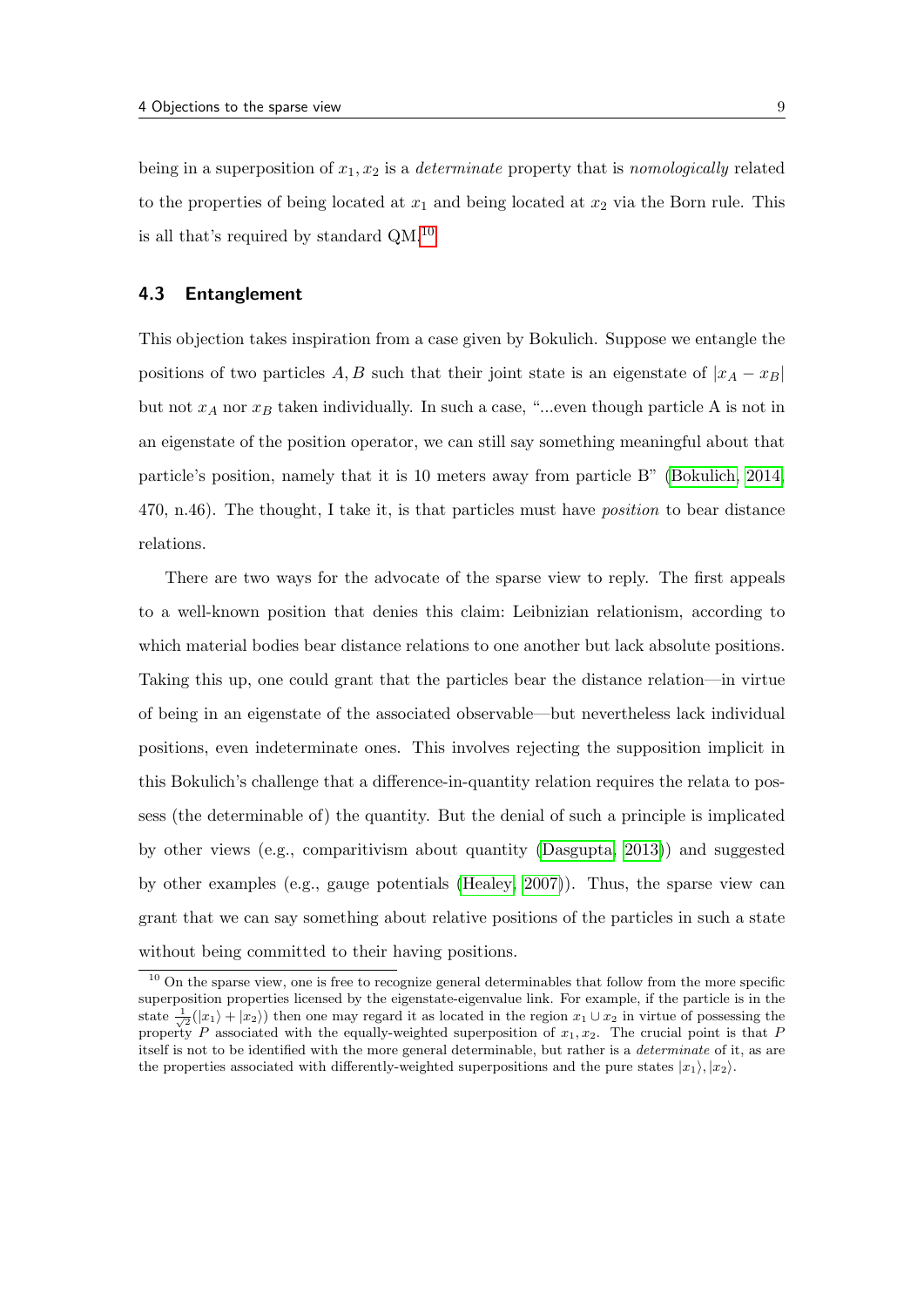A second strategy of reply is to deny that the property in question should be thought of as a distance relation between A and B. The system in an eigenstate is the joint  $AB$ system, not the individual particles. The joint system will be in an eigenstate of the operator associated with a superposition of states, each of which is an eigenstate of particle positions bearing the relevant distance relation, but we've seen that the association of superpositions with determinables is problematic. Thus, in this case, an advocate of the sparse view could maintain only that the joint  $AB$  system possesses a determinate property, which nomologically entails that any measurement of A and B will find them 10 meters apart. $11$ 

# <span id="page-9-0"></span>4.4 Collapse

Finally, it might be thought that the sparse view fails to do justice to the physical understanding of wavefunction collapse in standard QM. According to the measurement postulate, the act of measurement causes the wavefunction of the system to collapse into an eigenstate of some operator; this certainly seems like the value of the associated observable going from indeterminate to determinate. First, while a full investigation would be required to settle the matter, a quick look at textbook expositions of standard QM suggests it is equivocal between this understanding of collapse and one in which measurement brings about new properties.<sup>[12](#page-0-0)</sup> It is certainly not the case in general that determinables precede determinates. If the UK government decided all addresses must have a house number and one was assigned to the British Museum, then it would come

<sup>&</sup>lt;sup>11</sup> Consider the case of spin. On the present proposal, the sparse view claims that for a compound system in the singlet state  $\frac{1}{\sqrt{2}}(|\uparrow_A\rangle|\downarrow_B\rangle - |\downarrow_A\rangle|\uparrow_B\rangle)$  the eigenstate-eigenvalue link licenses the attribution of a determinate property associated with that particular superposition, from which it follows that the spins of A and B along a given axis will be found to be opposite with probability  $= 1$ . As noted above (fn. [10\)](#page-6-0), one could also recognize a more general determinable—'containing particles with opposite spins'—of which this property is one among several possible determinates (including, e.g., the property associated with  $|\uparrow_A\rangle|\downarrow_B\rangle$ .

<sup>&</sup>lt;sup>12</sup> Indeed, sometimes the ambiguity appears within a single exposition: "An electron may occur in a state in which its position is indeterminate. So it simply does not have a precise position, rather like a cloud... The electron had no position but, during the measurement process, it was compelled to respond to a question that had no predetermined answer..."[\(Gisin, 2014,](#page-13-10) 44).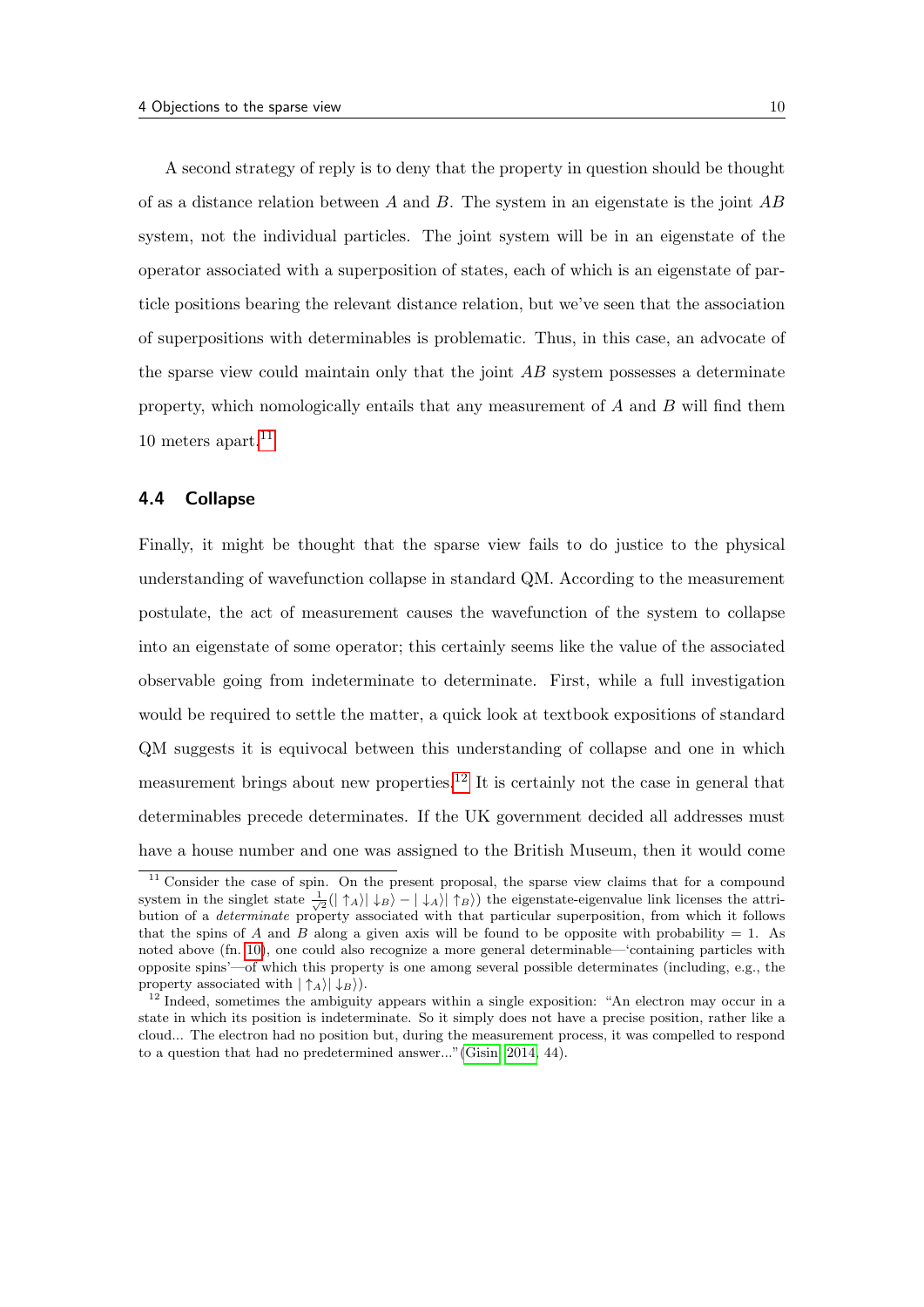to have the relevant determinable and determinate simultaneously.

More broadly, it's worth emphasizing that standard QM is generally associated with a view of the wavefunction as primarily *probabilistic* as opposed to *ontological*.<sup>[13](#page-0-0)</sup> On this understanding, the wavefunction may allow one to ascribe a property—when it's in an eigenstate of some observable—but when it is 'spread-out' with respect to some observable, one should resist the urge to view the particle itself (or its properties) as being similarly fuzzy. Rather, the spread-out wavefunction serves only to inform us about what we should expect to find upon measurement, at which time we will be able to ascribe determinate properties to the particles. If this is the right way to think of standard QM, to view collapse as a transition from indeterminate to determinate isn't in line with its non-ontological view of the wavefunction.

#### 5 Examples

To illustrate the difference between the two views of standard QM on offer—one that involves Wilson-style indeterminacy and the sparse view—let's briefly consider two familiar cases.

# 5.1 Schrödinger's cat

In the Schrödinger cat scenario, we suppose the system (ignoring all other degrees of freedom) is in a superposition of the form:  $C_0|alive\rangle + C_1|dead\rangle$ , where alive and dead are the states associated with the cat being alive and dead, respectively. On the inde-

<sup>&</sup>lt;sup>13</sup> This is not to assume that the probabilities involved must be viewed subjectively. The point is rather that the primary role of the wavefunction (when it's not in an eigenstate of  $\hat{O}$ ) is to tell us the probabilities associated with a hypothetical measurement on the system, either by reflecting our credences or by representing the objective chances. This should be distinguished from views according to which the wavefunction is a physical field or a sui generis element of ontology. Taking the wavefunction to represent objective chances may involve a certain form of indeterminacy insofar as it is indeterminate what properties the system will be found to have upon measurement, but as mentioned above (with respect to GRW), such indeterminacy is a generic feature of indeterministic theories and is closely related to debates over the 'open future'.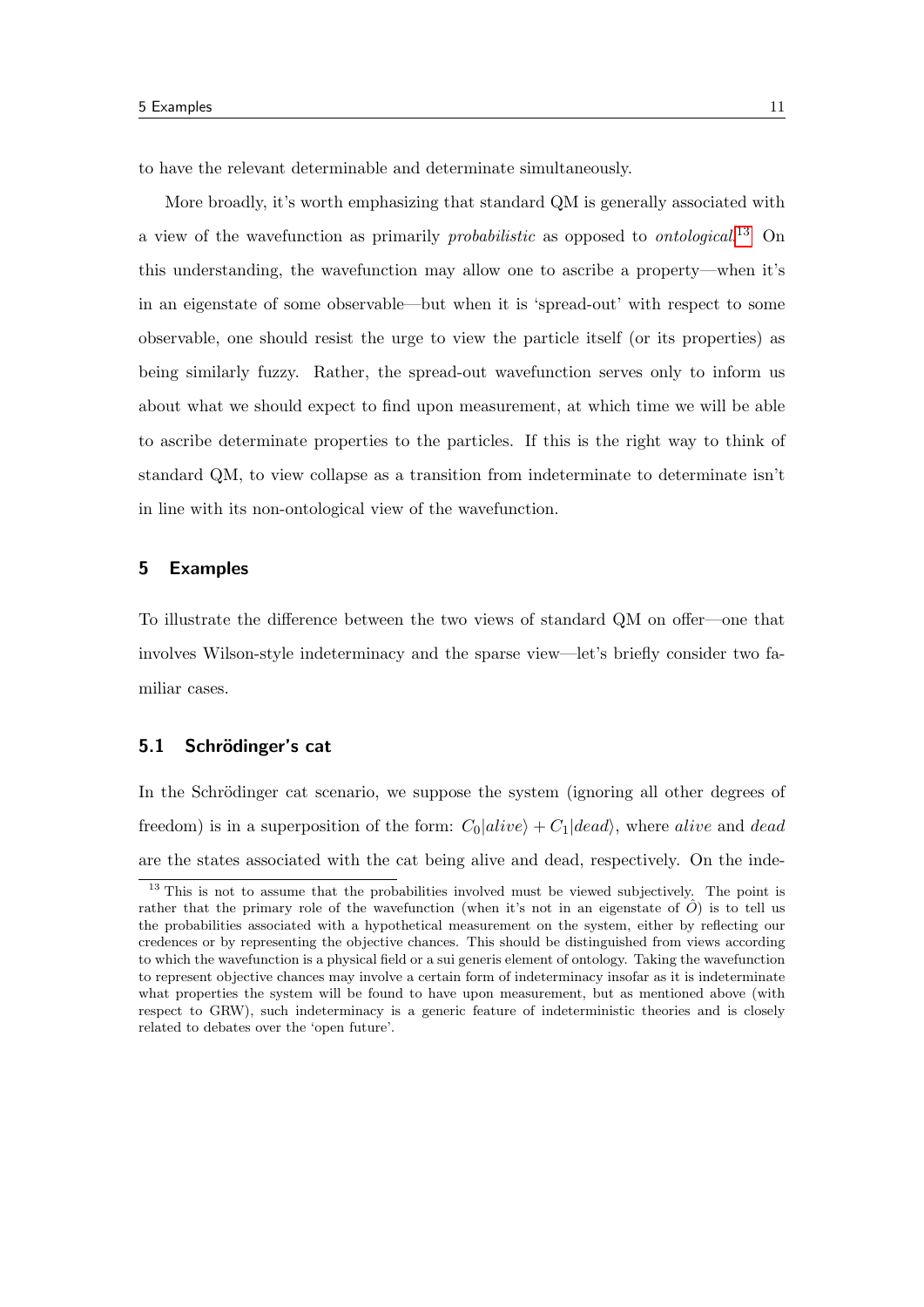terminacy view, the cat has the  $alive/dead^{14}$  $alive/dead^{14}$  $alive/dead^{14}$  determinable, but no determinate of being alive or being dead. This is why it is appropriate to say that it is indeterminate whether the cat is alive or dead until we look in the box, which seems to capture the familiar images of a ghostly cat somewhere between life and death.

Now, the sparse view agrees that (a) the cat is neither determinately alive nor determinately dead and (b) it is (determinately) in a superposition of alive/dead. It denies only that the property associated with being in an alive/dead superposition is a determinable with being alive and being dead as determinates. The advocate of the sparse view asks why we should invoke the determinable/determinate relation in this context, when the behavior of superpositions and their components is not well-modeled by that relation.

#### 5.2 Two-slit experiment

In the two-slit experiment, we consider a source that emits one particle at a time in the direction of two narrow slits, beyond which lies a detection screen. Surprisingly, the collection of detections of the screen reveals interference effects, even though there would seem to be nothing to interfere given that only solitary particles pass through the device. Consider the observables associated with passing through slit 1 and slit 2, respectively. If a particle passing through the device is unmeasured (before it arrives at the screen), it will be in a superposition of the form  $C_0\vert slit1\rangle + C_1\vert slit2\rangle$ . On the indeterminacy interpretation, the particle possesses the  $slit1/slit2$  determinable, while lacking either of its determinates. On the sparse view, the particle possesses the determinate property associated with being in a particular superposition of  $slit1/slit2$ , which is not a determinable with 'passing through slit 1' and 'passing through slit 2' as determinates.

Now, it might seem that the indeterminacy view has an advantage in this case . We might wonder how it is that a particle can get from the source to the screen without

<sup>&</sup>lt;sup>14</sup> [Calosi and Wilson](#page-13-2) [\(2017\)](#page-13-2) call it "having a certain life status."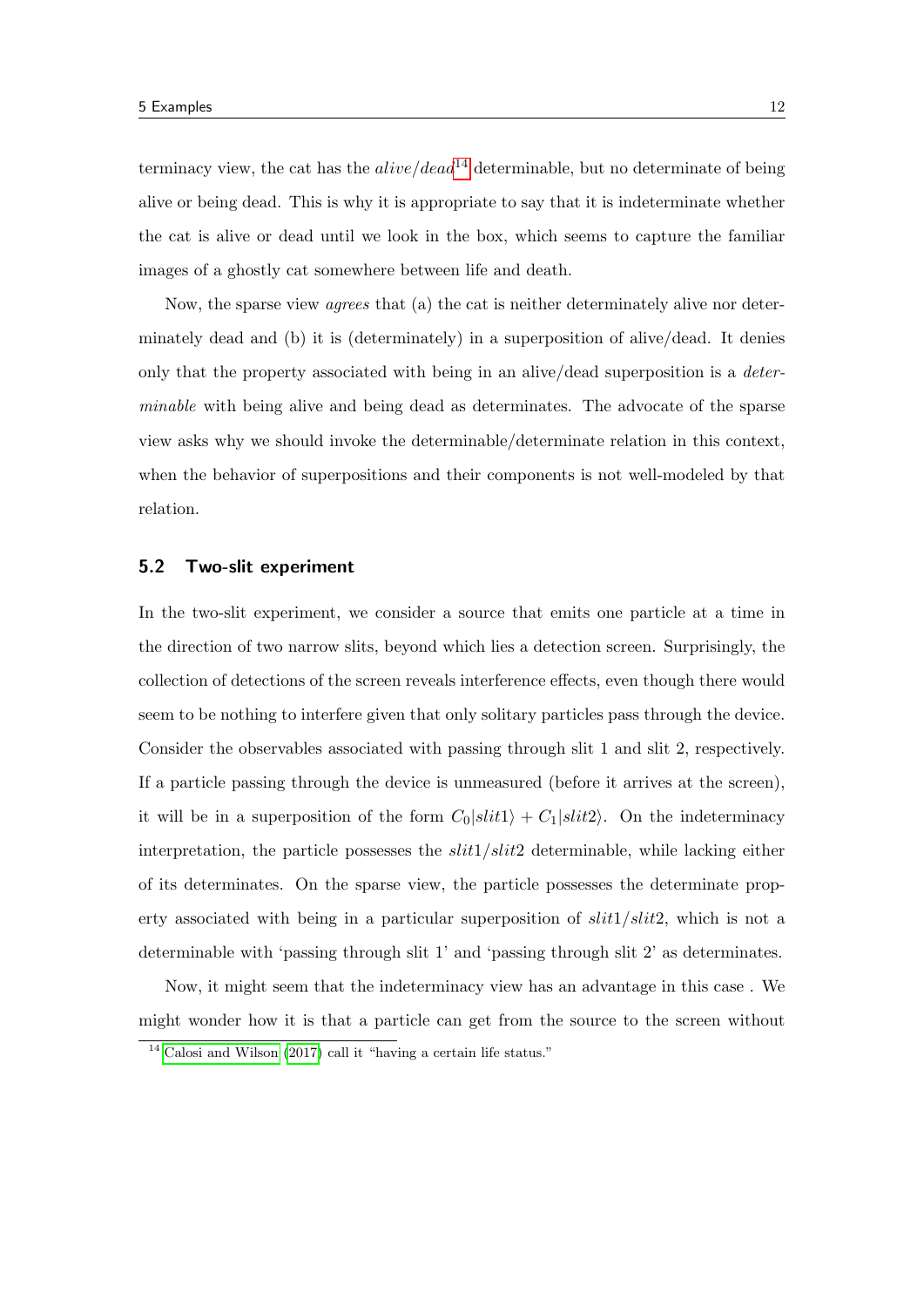passing through one of the slits. The indeterminist can claim that possession of the  $slit1/slit2$  determinable accounts for this, and so, the sparse view's failure to recognize such a determinable is a real cost.<sup>[15](#page-0-0)</sup> However, it's not clear what possession of the property associated with the superposition in question is supposed to tell us about the trajectory of the particle. Indeed, standard QM is often taken to reject the idea of particle trajectories altogether, in which case it's hard to see how we can view the property in question as a determinable with 'going through slit 1' and 'going though slit 2' as determinates. Again, the invocation of a determinable does little to unmuddy the waters.

#### 6 Conclusion

QM, then, shouldn't trouble those who reject metaphysical indeterminacy. None of the currently fashionable interpretations involve fundamental indeterminacy, and 'standard' QM admits of a version—the sparse view—free from indeterminacy. While QM is compatible with metaphysical indeterminacy, there is no independent reason to prefer an interpretation that contains it even if one adopts standard QM. This means the debate over metaphysical indeterminacy is advanced little by consideration of QM. Fans of fundamental indeterminacy might look to QM for guidance about its nature, but those who deny it needn't worry that they have to adopt a non-standard interpretation of QM to save their position. Indeed, it is the *defender* of quantum indeterminacy who must adopt a specific version of 'standard' QM with little independent motivation.

#### **References**

<span id="page-12-0"></span>Barnes, E. and J. R. G. Williams. 2011. A theory of metaphysical indeterminacy. In

Oxford Studies in Metaphysics volume 6, eds. K. Bennett and D. W. Zimmerman,

<sup>&</sup>lt;sup>15</sup> Indeed, [Calosi and Wilson](#page-13-2) [\(2017\)](#page-13-2), call the determinable in question "having traveled from the emitter to the detector."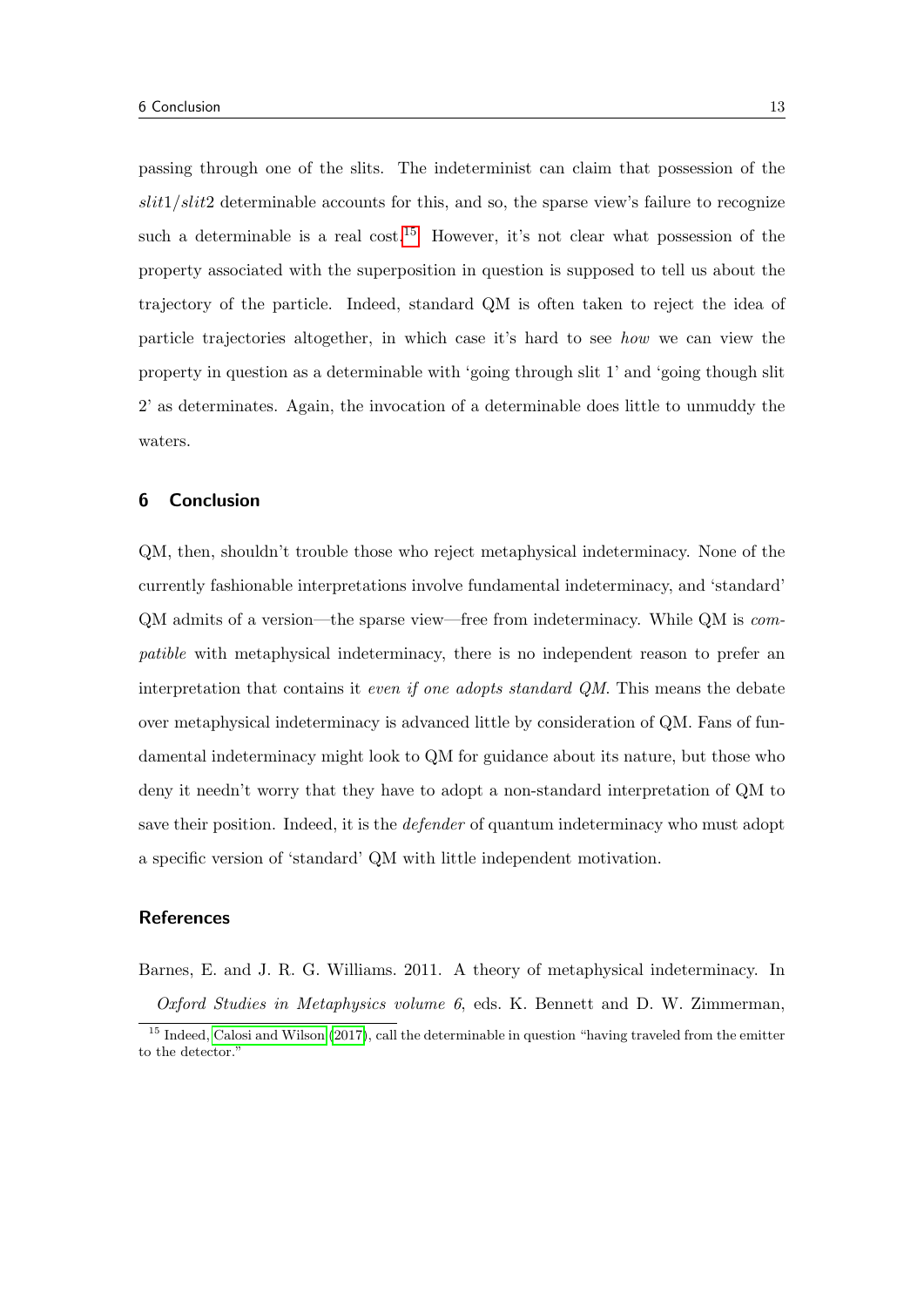103–148. Oxford University Press.

- <span id="page-13-5"></span>Bokulich, A. 2014. Metaphysical indeterminacy, properties, and quantum theory. Res Philosophica 91 (3): 449–475.
- <span id="page-13-2"></span>Calosi, C. and J. M. Wilson. 2017. Quantum metaphysical indeterminacy. Unpublished draft.
- <span id="page-13-0"></span>Darby, G. 2010. Quantum mechanics and metaphysical indeterminacy. Australasian Journal of Philosophy  $88(2)$ : 227–245.
- <span id="page-13-8"></span>Dasgupta, S. 2013. Absolutism vs comparativism about quantity. Oxford Studies in Metaphysics 8: 105–148.
- <span id="page-13-10"></span>Gisin, N. 2014. Quantum chance: Nonlocality, teleportation and other quantum marvels. Springer.
- <span id="page-13-7"></span>Halvorson, H. and R. Clifton. 2002. Reconsidering Bohr's reply to EPR. In Non-locality and Modality, 3–18. Springer.
- <span id="page-13-9"></span>Healey, R. 2007. Gauging what's real: The conceptual foundations of contemporary gauge theories. Oxford University Press.
- <span id="page-13-3"></span>Lewis, P. J. 2016. Quantum Ontology: A Guide to the Metaphysics of Quantum Mechanics. Oxford University Press.
- <span id="page-13-1"></span>Skow, B. 2010. Deep metaphysical indeterminacy. The Philosophical Quarterly  $60(241)$ : 851–858.
- <span id="page-13-4"></span>Wallace, D. 2012. The emergent multiverse: Quantum theory according to the Everett interpretation. Oxford: Oxford University Press.
- <span id="page-13-6"></span>Wallace, D. 2016. What is orthodox quantum mechanics? [https://arxiv.org/abs/](https://arxiv.org/abs/1604.05973) [1604.05973](https://arxiv.org/abs/1604.05973).